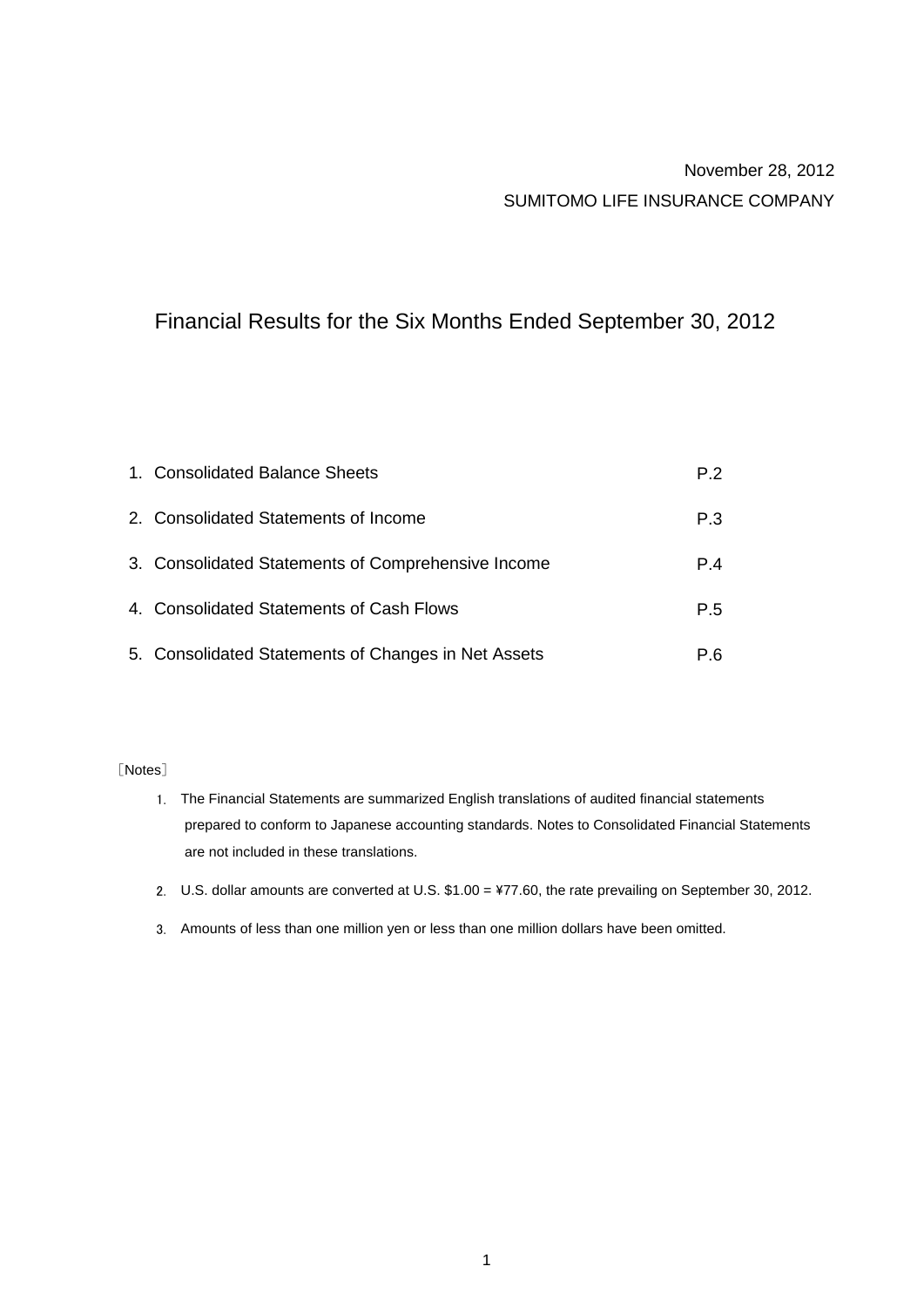#### **1**.**Consolidated Balance Sheets**

|                                                                          | millions of<br>U.S. dollars | millions of yen             |                         |
|--------------------------------------------------------------------------|-----------------------------|-----------------------------|-------------------------|
|                                                                          | As of<br>September 30, 2012 | As of<br>September 30, 2012 | As of<br>March 31, 2012 |
| <b>Assets</b>                                                            |                             |                             |                         |
| Cash and deposits                                                        | 1,801                       | 139,813                     | 127,313                 |
| Call loans                                                               | 6,891                       | 534,800                     | 375,700                 |
| Monetary claims bought                                                   | 4,039                       | 313,467                     | 353,742                 |
| Securities                                                               | 250,464                     | 19,436,022                  | 18,889,513              |
| Loans                                                                    | 36,289                      | 2,816,074                   | 2,887,447               |
| Tangible fixed assets                                                    | 11,446                      | 888,258                     | 912,132                 |
| Intangible fixed assets                                                  | 340                         | 26,442                      | 26,452                  |
| Due from insurance agencies                                              | $\mathbf 0$                 | $\mathbf{1}$                | 5                       |
| Due from reinsurers                                                      | 1                           | 107                         | 214                     |
| Other assets                                                             | 3,909                       | 303,393                     | 250,508                 |
| Deferred tax assets                                                      | 3,035                       | 235,539                     | 211,596                 |
| Customers' liabilities for acceptances and guarantees                    | 38                          | 3,000                       | 3,000                   |
| Allowance for possible loan losses                                       | (46)                        | (3,635)                     | (4,058)                 |
| <b>Total assets</b>                                                      | 318,212                     | 24,693,286                  | 24,033,569              |
|                                                                          |                             |                             |                         |
| <b>Liabilities</b>                                                       |                             |                             |                         |
| Policy reserves                                                          | 292,254                     | 22,678,964                  | 22,146,905              |
| Reserves for outstanding claims                                          | 1,294                       | 100,447                     | 101,548                 |
| Policy reserves                                                          | 286,713                     | 22,248,967                  | 21,741,822              |
| Policyholders' dividend reserves                                         | 4,246                       | 329,549                     | 303,534                 |
| Due to reinsurers                                                        | 1                           | 103                         | 136                     |
| Other liabilities                                                        | 11,626                      | 902,207                     | 779,460                 |
| Accrued retirement benefits                                              | 382                         | 29,669                      | 22,303                  |
| Reserves for directors' and corporate auditors' retirement benefits      | 0                           | 8                           | $\overline{7}$          |
| Reserves for price fluctuations                                          | 2,080                       | 161,472                     | 161,461                 |
| Deferred tax liabilities                                                 | 6                           | 477                         | 277                     |
| Deferred tax liabilities on revaluation of land                          | 380                         | 29,490                      | 30,083                  |
| Acceptances and guarantees                                               | 38                          | 3,000                       | 3,000                   |
| <b>Total liabilities</b>                                                 | 306,770                     | 23,805,393                  | 23,143,636              |
|                                                                          |                             |                             |                         |
| <b>Net assets</b>                                                        |                             |                             |                         |
| Funds, reserves and surplus                                              | 11,782                      | 914,293                     | 875,735                 |
| Foundation funds                                                         | 3,479                       | 270,000                     | 220,000                 |
| Accumulated redeemed foundation funds                                    | 4,755                       | 369,000                     | 319,000                 |
| Reserves for revaluation                                                 | 0                           | $\overline{\mathbf{c}}$     | 2                       |
| Surplus                                                                  | 3,547                       | 275,290                     | 336,733                 |
| Accumulated other comprehensive income                                   | (387)                       | (30,079)                    | 9,926                   |
| Unrealized gains (losses) on available-for-sale securities, net of taxes | 885                         | 68,710                      | 107,364                 |
| Deferred unrealized gains on hedging instruments                         | 0                           | 36                          | 59                      |
| Revaluation reserves for land, net of taxes                              | (1,268)                     | (98, 413)                   | (97,069)                |
| Foreign currency translation adjustments                                 | (5)                         | (413)                       | (428)                   |
| Minority interests                                                       | 47                          | 3,679                       | 4,270                   |
| <b>Total net assets</b>                                                  | 11,441                      | 887,892                     | 889,933                 |
| Total liabilities and net assets                                         | 318,212                     | 24,693,286                  | 24,033,569              |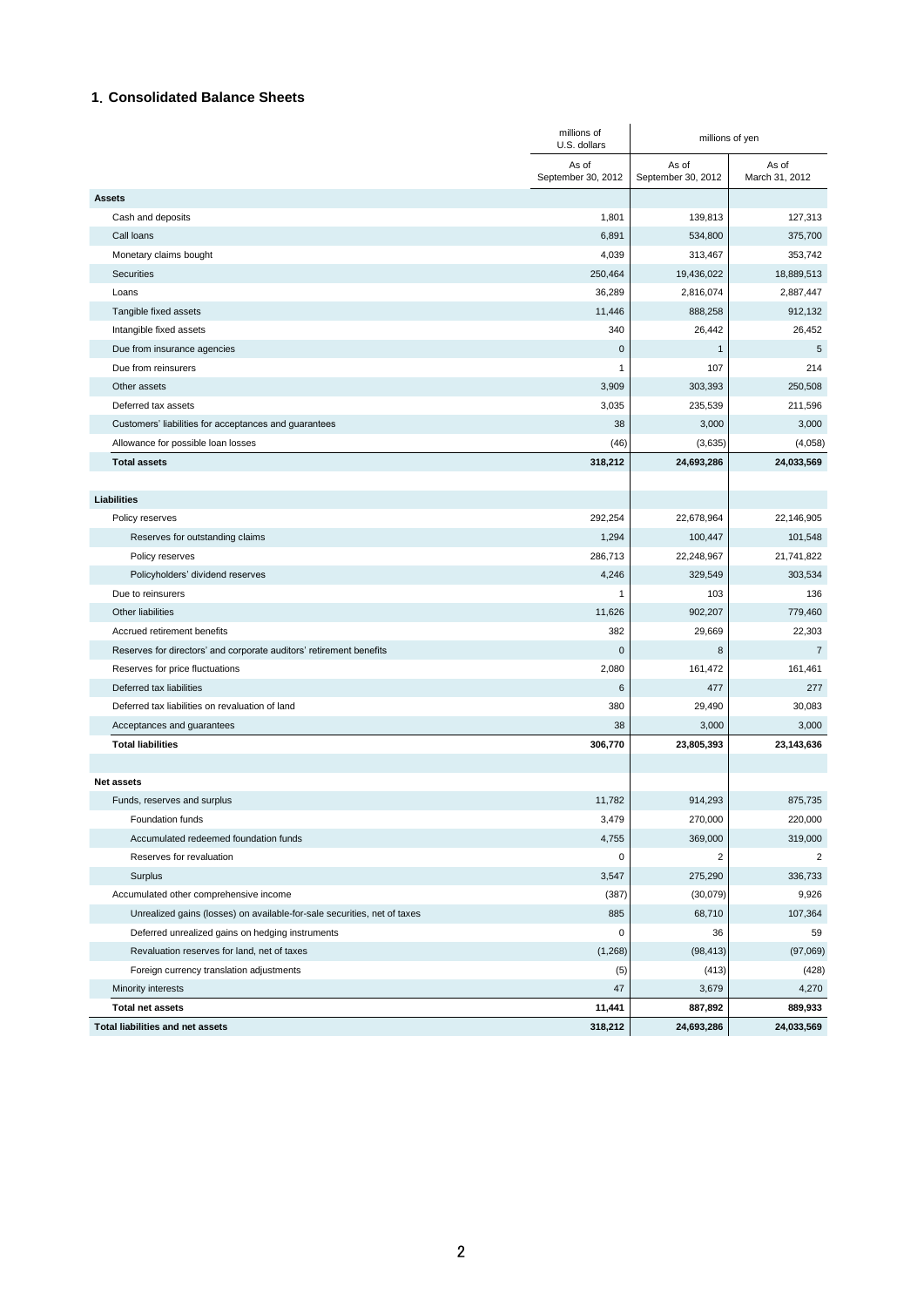#### **2**.**Consolidated Statements of Income**

|                                                            | millions of<br>U.S. dollars            |                                        | millions of yen                        |
|------------------------------------------------------------|----------------------------------------|----------------------------------------|----------------------------------------|
|                                                            | Six months ended<br>September 30, 2012 | Six months ended<br>September 30, 2012 | Six months ended<br>September 30, 2011 |
| Ordinary income                                            | 24,819                                 | 1,925,971                              | 1,652,411                              |
| Insurance premiums and other                               | 20,487                                 | 1,589,865                              | 1,259,964                              |
| Investment income                                          | 3,604                                  | 279,722                                | 314,144                                |
| [Interest and dividend income]                             | [3, 194]                               | [247, 876]                             | [243, 456]                             |
| [Gains on trading securities]                              | [0]                                    | $[58]$                                 | $[-]$                                  |
| [Gains on sales of securities]                             | $[400]$                                | [31,077]                               | [26, 318]                              |
| Other ordinary income                                      | 726                                    | 56,382                                 | 78,303                                 |
| <b>Ordinary expenses</b>                                   | 23,645                                 | 1,834,875                              | 1,581,792                              |
| Benefits and other payments                                | 11,709                                 | 908,635                                | 935,744                                |
| [Claims paid]                                              | [3,645]                                | [282, 866]                             | [305, 949]                             |
| [Annuities paid]                                           | [2,031]                                | [157, 649]                             | [148, 161]                             |
| [Benefits paid]                                            | [2,501]                                | [194, 097]                             | [191, 627]                             |
| [Surrenders]                                               | [2,711]                                | [210, 435]                             | [252, 153]                             |
| Provision for policy reserves and other reserves           | 6,538                                  | 507,374                                | 149,963                                |
| Provision for policy reserves                              | 6,535                                  | 507,145                                | 149,721                                |
| Provision for interest on policyholders' dividend reserves | $\overline{2}$                         | 228                                    | 241                                    |
| Investment expenses                                        | 2,036                                  | 158,063                                | 246,976                                |
| [Interest expenses]                                        | [68]                                   | [5, 305]                               | [6, 308]                               |
| [Losses on trading securities]                             | $[-]$                                  | $[-]$                                  | $[496]$                                |
| [Losses on sales of securities]                            | $[102]$                                | [7, 923]                               | [20, 462]                              |
| [Losses on devaluation of securities]                      | $[627]$                                | [48, 725]                              | [78, 141]                              |
| [Losses on assets in separate accounts]                    | $[913]$                                | [70, 913]                              | [122, 054]                             |
| Operating expenses                                         | 2,337                                  | 181,366                                | 170,243                                |
| Other ordinary expenses                                    | 1,023                                  | 79,436                                 | 78,864                                 |
| <b>Ordinary profit</b>                                     | 1,173                                  | 91,095                                 | 70,619                                 |
|                                                            |                                        |                                        |                                        |
| <b>Extraordinary gains</b>                                 | $\bf{0}$                               | 40                                     | 70                                     |
| Gains on disposal of fixed assets, etc.                    | $\mathbf 0$                            | 40                                     | 70                                     |
| <b>Extraordinary losses</b>                                | 283                                    | 21,986                                 | 7,472                                  |
| Losses on disposal of fixed assets, etc.                   | 58                                     | 4,577                                  | 1,088                                  |
| Impairment losses on fixed assets                          | 217                                    | 16,871                                 | 5,814                                  |
| Provision for reserves for price fluctuations              | 0                                      | 10                                     | $\overline{7}$                         |
| Payment to social responsibility reserves                  | 6                                      | 526                                    | 562                                    |
| Surplus before income taxes and minority interests         | 891                                    | 69,149                                 | 63,217                                 |
| Income taxes                                               | 204                                    | 15,831                                 | 13,206                                 |
| Current                                                    | 297                                    | 23,092                                 | 1,495                                  |
| Deferred                                                   | (93)                                   | (7,260)                                | 11,710                                 |
| Surplus before minority interests                          | 687                                    | 53,317                                 | 50,011                                 |
| <b>Minority interests</b>                                  | 6                                      | 506                                    | 218                                    |
| <b>Net surplus</b>                                         | 693                                    | 53,824                                 | 50,229                                 |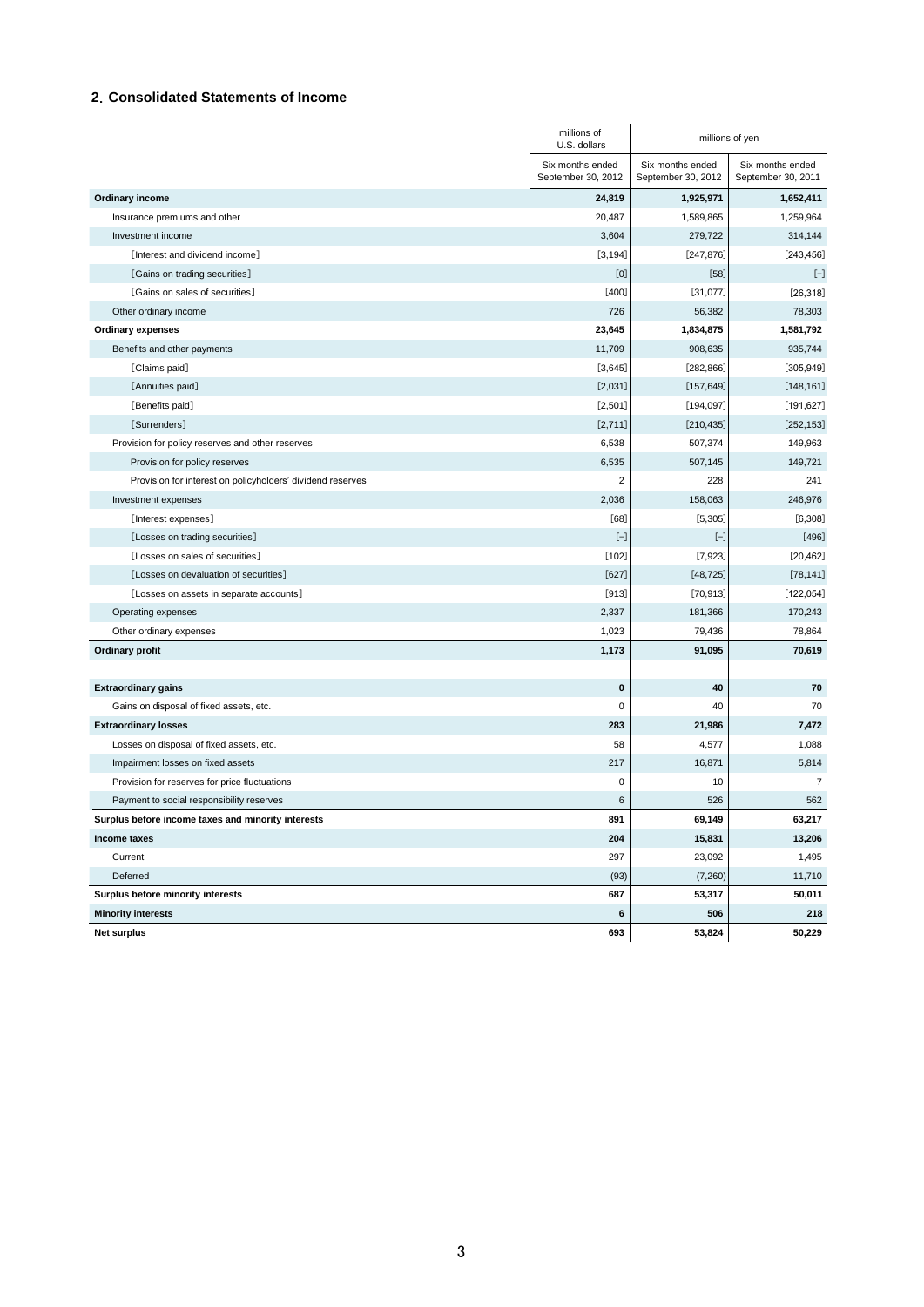## **3**.**Consolidated Statements of Comprehensive Income**

|                                                                                         | millions of<br>U.S. dollars            |                                        | millions of yen                        |
|-----------------------------------------------------------------------------------------|----------------------------------------|----------------------------------------|----------------------------------------|
|                                                                                         | Six months ended<br>September 30, 2012 | Six months ended<br>September 30, 2012 | Six months ended<br>September 30, 2011 |
| Surplus before minority interests                                                       | 687                                    | 53,317                                 | 50,011                                 |
| Other comprehensive income                                                              | (497)                                  | (38, 576)                              | 24,585                                 |
| Unrealized gains (losses) on available-for-sale securities, net of taxes                | (495)                                  | (38, 471)                              | 24,880                                 |
| Deferred unrealized gains (losses) on hedging instruments                               | (0)                                    | (23)                                   | (47)                                   |
| Revaluation reserve for land, net of taxes                                              | (0)                                    | (4)                                    |                                        |
| Foreign currency translation adjustments                                                | 0                                      | 14                                     | (7)                                    |
| Share of other comprehensive income of affiliates accounted for under the equity method | (1)                                    | (91)                                   | (240)                                  |
| Comprehensive income                                                                    | 189                                    | 14,741                                 | 74,597                                 |
| Comprehensive income attributable to the parent company                                 | 195                                    | 15,158                                 | 74,735                                 |
| Comprehensive income attributable to minority shareholders                              | (5)                                    | (416)                                  | (138)                                  |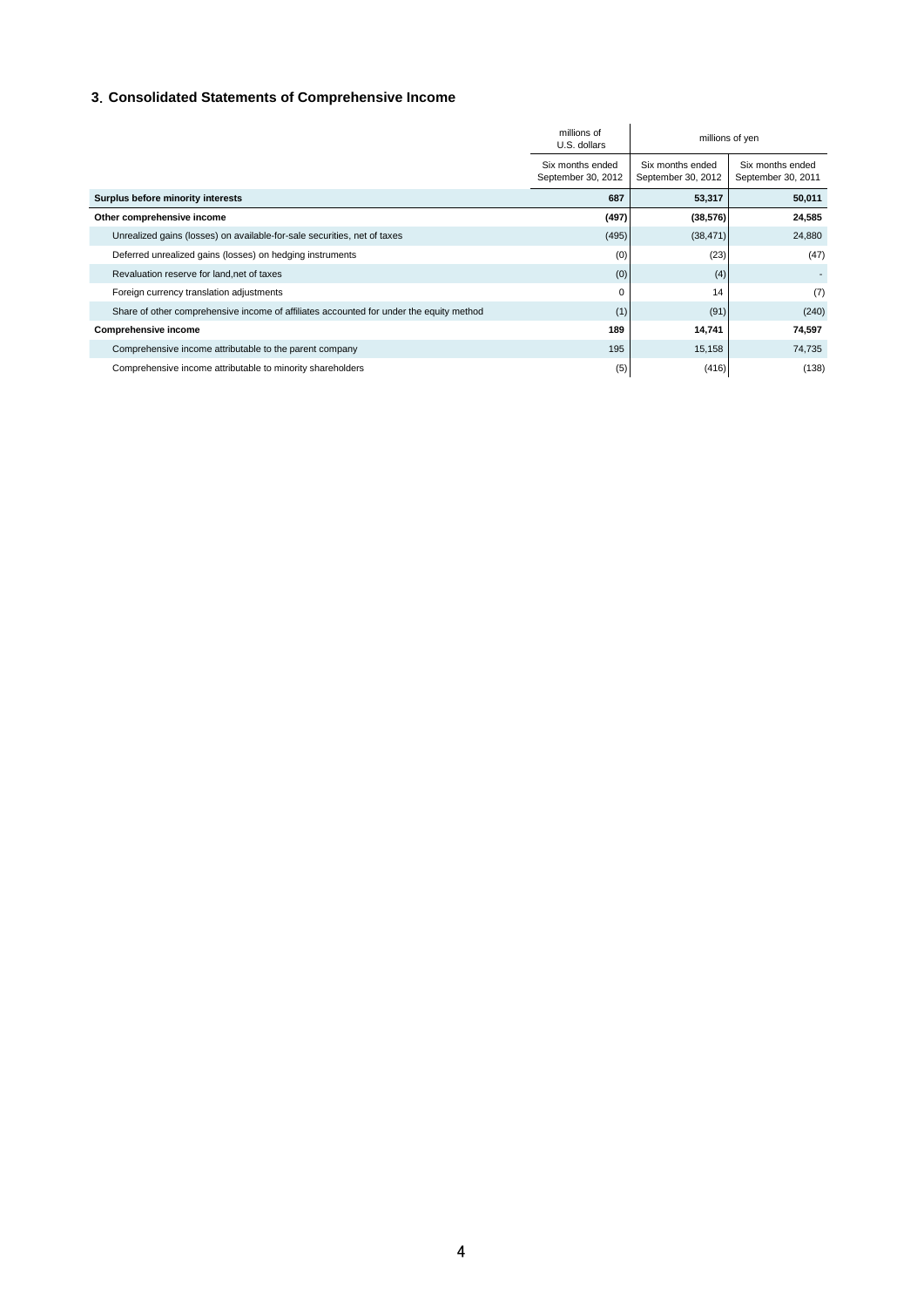#### **4**.**Consolidated Statements of Cash Flows**

|                                                                           | millions of<br>U.S. dollars            |                                        | millions of yen                        |
|---------------------------------------------------------------------------|----------------------------------------|----------------------------------------|----------------------------------------|
|                                                                           | Six months ended<br>September 30, 2012 | Six months ended<br>September 30, 2012 | Six months ended<br>September 30, 2011 |
| Cash flows from operating activities:                                     |                                        |                                        |                                        |
| Surplus before income taxes and minority interests                        | 891                                    | 69,149                                 | 63,217                                 |
| Depreciation                                                              | 203                                    | 15,804                                 | 16,822                                 |
| Impairment losses on fixed assets                                         | 217                                    | 16,871                                 | 5,814                                  |
| Increase (decrease) in reserves for outstanding claims                    | (14)                                   | (1, 101)                               | (21, 308)                              |
| Increase (decrease) in policy reserves                                    | 6,535                                  | 507,145                                | 149,721                                |
| Provision for interest on policyholders' dividend reserves                | $\overline{c}$                         | 228                                    | 241                                    |
| Increase (decrease) in allowance for possible loan losses                 | (5)                                    | (422)                                  | (3,620)                                |
| Increase (decrease) in accrued retirement benefits                        | 94                                     | 7,365                                  | 7,114                                  |
| Increase (decrease) in reserves for price fluctuations                    | 0                                      | 10                                     | $\overline{7}$                         |
| Interest and dividend income                                              | (3, 194)                               | (247, 876)                             | (243, 456)                             |
| Losses (gains) on securities                                              | 1,512                                  | 117,343                                | 217,121                                |
| Interest expenses                                                         | 68                                     | 5,305                                  | 6,308                                  |
| Losses (gains) on tangible fixed assets                                   | 7                                      | 548                                    | 652                                    |
| Other, net                                                                | (424)                                  | (32,968)                               | 53,066                                 |
| Subtotal                                                                  | 5,894                                  | 457,406                                | 251,703                                |
|                                                                           |                                        |                                        |                                        |
| Interest and dividends received                                           | 3,583                                  | 278,051                                | 278,047                                |
| Interest paid                                                             | (67)                                   | (5, 199)                               | (5,809)                                |
| Policyholders' dividends paid                                             | (484)                                  | (37, 559)                              | (38, 932)                              |
| Other, net                                                                | (6)                                    | (526)                                  | (549)                                  |
| Income taxes refund (paid)                                                | (318)                                  | (24, 708)                              | (5,048)                                |
| Net cash provided by operating activities (I)                             | 8,601                                  | 667,463                                | 479,411                                |
|                                                                           |                                        |                                        |                                        |
| Cash flows from investing activities:                                     |                                        |                                        |                                        |
| Net decrease (increase) in deposits                                       | (76)                                   | (5,904)                                | (13,549)                               |
| Purchases of monetary claims bought                                       | (93)                                   | (7, 283)                               | (22, 451)                              |
| Proceeds from sales and redemption of monetary claims bought              | 591                                    | 45,888                                 | 42,447                                 |
| Purchases of securities                                                   | (32, 803)                              | (2,545,556)                            | (2,306,127)                            |
| Proceeds from sales and redemption of securities                          | 22,206                                 | 1,723,234                              | 1,770,281                              |
| Loans made                                                                | (715)                                  | (55, 535)                              | (43, 174)                              |
| Proceeds from collection of loans                                         | 1,528                                  | 118,613                                | 208,007                                |
| Other, net                                                                | 2,062                                  | 160,062                                | (86, 934)                              |
| Subtotal (Ila)                                                            | (7, 300)                               | (566, 480)                             | (451, 500)                             |
| $[I+IIa]$                                                                 | [1,301]                                | [100, 982]                             | [27,911]                               |
|                                                                           |                                        |                                        |                                        |
| Purchases of tangible fixed assets                                        | (57)                                   | (4, 447)                               | (5, 335)                               |
| Proceeds from sales of tangible fixed assets                              | 21                                     | 1,653                                  | 830                                    |
| Other, net                                                                | (36)                                   | (2,800)                                | (3,711)                                |
| Net cash used in investing activities                                     | (7, 372)                               | (572, 075)                             | (459, 716)                             |
| Cash flows from financing activities:                                     |                                        |                                        |                                        |
| Repayment of debt                                                         |                                        | (135,000)                              | (50,000)                               |
| Increase in foundation funds                                              | (1,739)<br>1,288                       | 100,000                                | 100,000                                |
|                                                                           |                                        |                                        |                                        |
| Redemption of foundation funds<br>Payment of interest on foundation funds | (644)<br>(42)                          | (50,000)<br>(3,261)                    | (90,000)<br>(3,828)                    |
| Other, net                                                                | (6)                                    | (539)                                  |                                        |
| Net cash provided by (used in) financing activities                       |                                        | (88, 801)                              | (106)<br>(43, 935)                     |
|                                                                           | (1, 144)                               |                                        |                                        |
| Effect of foreign exchange rate changes on cash and cash equivalents      | (0)                                    | (2)                                    | (1)                                    |
| Net increase (decrease) in cash and cash equivalents                      | 84                                     | 6,583                                  | (24, 242)                              |
| Cash and cash equivalents at the beginning of period                      | 620                                    | 48,132                                 | 59,760                                 |
| Cash and cash equivalents at the end of period                            | 705                                    | 54,715                                 | 35,518                                 |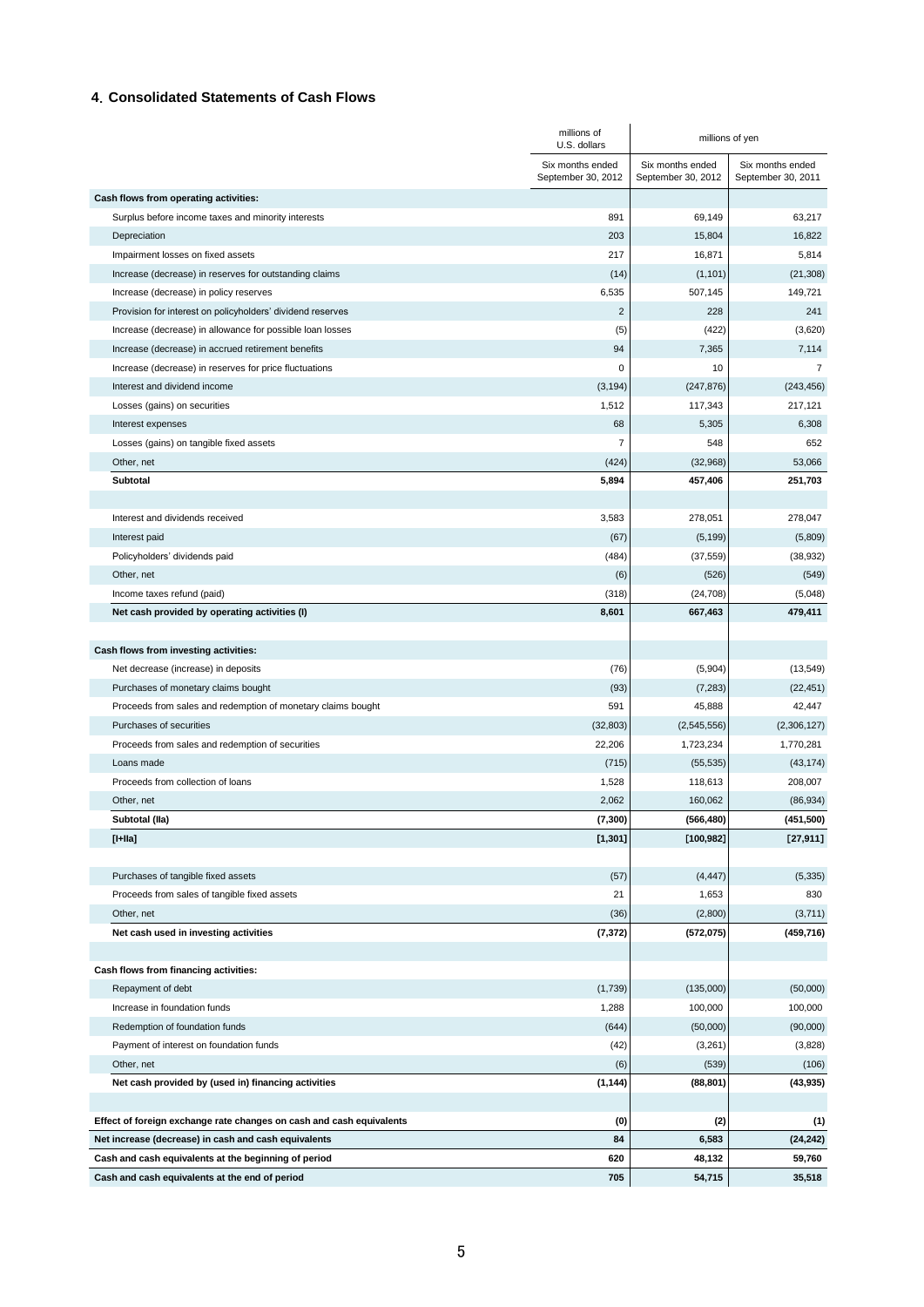## **5**.**Consolidated Statements of Changes in Net Assets**

|                                                   | millions of<br>U.S. dollars            |                                        | millions of yen                        |
|---------------------------------------------------|----------------------------------------|----------------------------------------|----------------------------------------|
|                                                   | Six months ended<br>September 30, 2012 | Six months ended<br>September 30, 2012 | Six months ended<br>September 30, 2011 |
| Funds, reserves and surplus                       |                                        |                                        |                                        |
| <b>Foundation funds</b>                           |                                        |                                        |                                        |
| Balance at the end of previous period             | 2,835                                  | 220,000                                | 210,000                                |
| Changes during the period                         | 644                                    | 50,000                                 | 10,000                                 |
| Financing of additional foundation funds          | 1,288                                  | 100,000                                | 100,000                                |
| Redemption of foundation funds                    | (644)                                  | (50,000)                               | (90,000)                               |
| Balance at the end of period                      | 3,479                                  | 270,000                                | 220,000                                |
| Accumulated redeemed foundation funds             |                                        |                                        |                                        |
| Balance at the end of previous period             | 4,110                                  | 319,000                                | 229,000                                |
| Changes during the period                         | 644                                    | 50,000                                 | 90,000                                 |
| Transfer to accumulated redeemed foundation funds | 644                                    | 50,000                                 | 90,000                                 |
| Balance at the end of period                      | 4,755                                  | 369,000                                | 319,000                                |
| <b>Reserves for revaluation</b>                   |                                        |                                        |                                        |
| Balance at the end of previous period             | 0                                      | $\overline{2}$                         | $\overline{2}$                         |
| Changes during the period                         |                                        |                                        |                                        |
| Balance at the end of period                      | 0                                      | $\overline{2}$                         | $\overline{2}$                         |
| <b>Surplus</b>                                    |                                        |                                        |                                        |
| Balance at the end of previous period             | 4,339                                  | 336,733                                | 378,775                                |
| Changes during the period                         | (791)                                  | (61, 442)                              | (100, 442)                             |
| Provision for policyholders' dividend reserves    | (816)                                  | (63, 345)                              | (57, 466)                              |
| Transfer to accumulated redeemed foundation funds | (644)                                  | (50,000)                               | (90,000)                               |
| Payment of interest on foundation funds           | (42)                                   | (3,261)                                | (3,828)                                |
| Net surplus for the period                        | 693                                    | 53,824                                 | 50,229                                 |
| Reversal of revaluation reserves for land         | 17                                     | 1,340                                  | 622                                    |
| Balance at the end of period                      | 3,547                                  | 275,290                                | 278,332                                |
| Total funds, reserves and surplus                 |                                        |                                        |                                        |
| Balance at the end of previous period             | 11,285                                 | 875,735                                | 817,777                                |
| Changes during the period                         | 496                                    | 38,557                                 | (442)                                  |
| Financing of additional foundation funds          | 1,288                                  | 100,000                                | 100,000                                |
| Provision for policyholders' dividend reserves    | (816)                                  | (63, 345)                              | (57, 466)                              |
| Payment of interest on foundation funds           | (42)                                   | (3,261)                                | (3,828)                                |
| Net surplus for the period                        | 693                                    | 53,824                                 | 50,229                                 |
| Redemption of foundation funds                    | (644)                                  | (50,000)                               | (90,000)                               |
| Reversal of revaluation reserves for land         | 17                                     | 1,340                                  | 622                                    |
| Balance at the end of period                      | 11,782                                 | 914,293                                | 817,335                                |